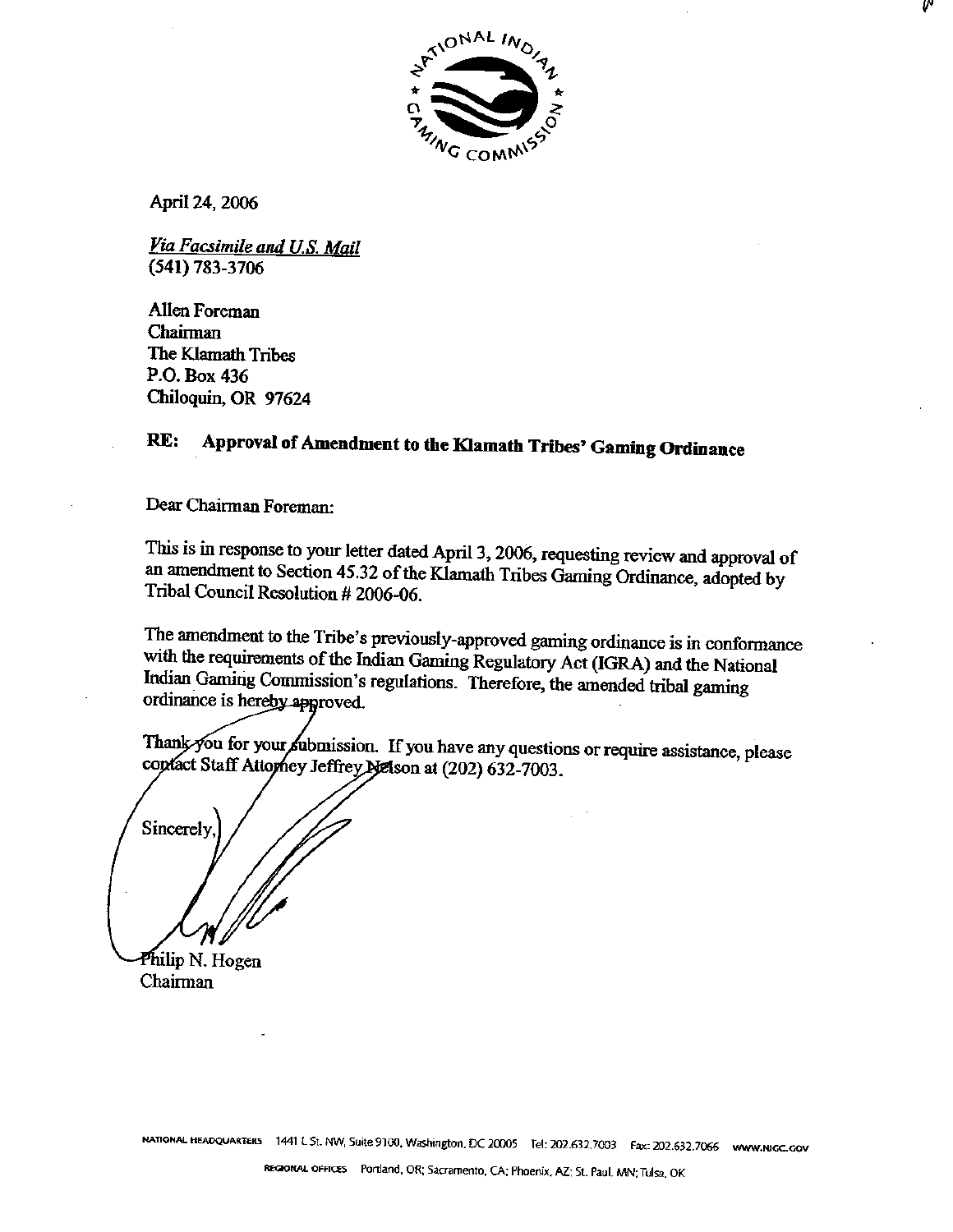

# The Klamath Tribes ~ribaI council

## **TRIBAL COUNCIL RESOLUTION #2006-06**

## **TRIBAL COUNCIL RESOLUTION APPROVING AMENDMENT TO THE** KLAMATH TRIBES GAMING ORDINANCE, KLAMATH TRIBAL CODE TITLE 7, **CHAPTER 45 TO INCLUDE PROVISION FOR MAKING PER CAPITA PAYMENTS** TO TRIBAL MEMBERS IN ACCORDANCE WITH A KLAMATH TRIBES REVENUE **ALLOCATION PLAN**

| Whereas,    |                           | The Klamath and Modoc Tribes and the Yahooskin Band of Snake Indians signed<br>the Treaty of 1864 establishing the Klamath Reservation; and                                                                                                                                                                                      |
|-------------|---------------------------|----------------------------------------------------------------------------------------------------------------------------------------------------------------------------------------------------------------------------------------------------------------------------------------------------------------------------------|
| Whereas,    | on November 25, 2000; and | The General Council of the Klamath membership is the governing body of the<br>Tribes, by the authority of the Constitution of the Klamath Tribes (Article VI, $\&$<br>VII, Section IV $E$ ) as approved and/or adopted by the General Council amended                                                                            |
| Whereas,    |                           | The Klamath Indian Tribes Restoration Act of August 27, 1986 (P.L. 99-398)<br>restored to federal recognition the Sovereign Government of the Tribes'<br>Constitution and By-laws; and                                                                                                                                           |
| Whereas,    | Article I); and           | The Klamath Tribes Tribal Council is the elected governmental body of the Tribes<br>and has been delegated the authority to direct the day-to-day business and<br>governmental affairs of the Klamath Tribes under the general guidance of the<br>General Council (Constitution, Article VII, Section I; Tribal Council By-laws, |
| Whereas,    |                           | The Klamath Tribes adopted the Klamath Tribes Gaming Ordinance ("Gaming"<br>Ordinance"), Title 7, Chapter 45, of the Klamath Tribal Code on May 14, 1994<br>and most receptly amended it on May 10, 1995;                                                                                                                        |
| Whereas,    |                           | Section 45.32 of the Gaming Ordinance provides that net revenues from gaming<br>permitted under the Ordinance shall only be expended to fund one or more of the                                                                                                                                                                  |
| TCR 2006-06 |                           | Page 1.9<br>501 Chiloquin Blvd. - P. $\varphi$ . Box 436 - Chiloquin, Oregon 97624                                                                                                                                                                                                                                               |

Ţ  $(541)$  783-2219 – Fax (541) 783-3706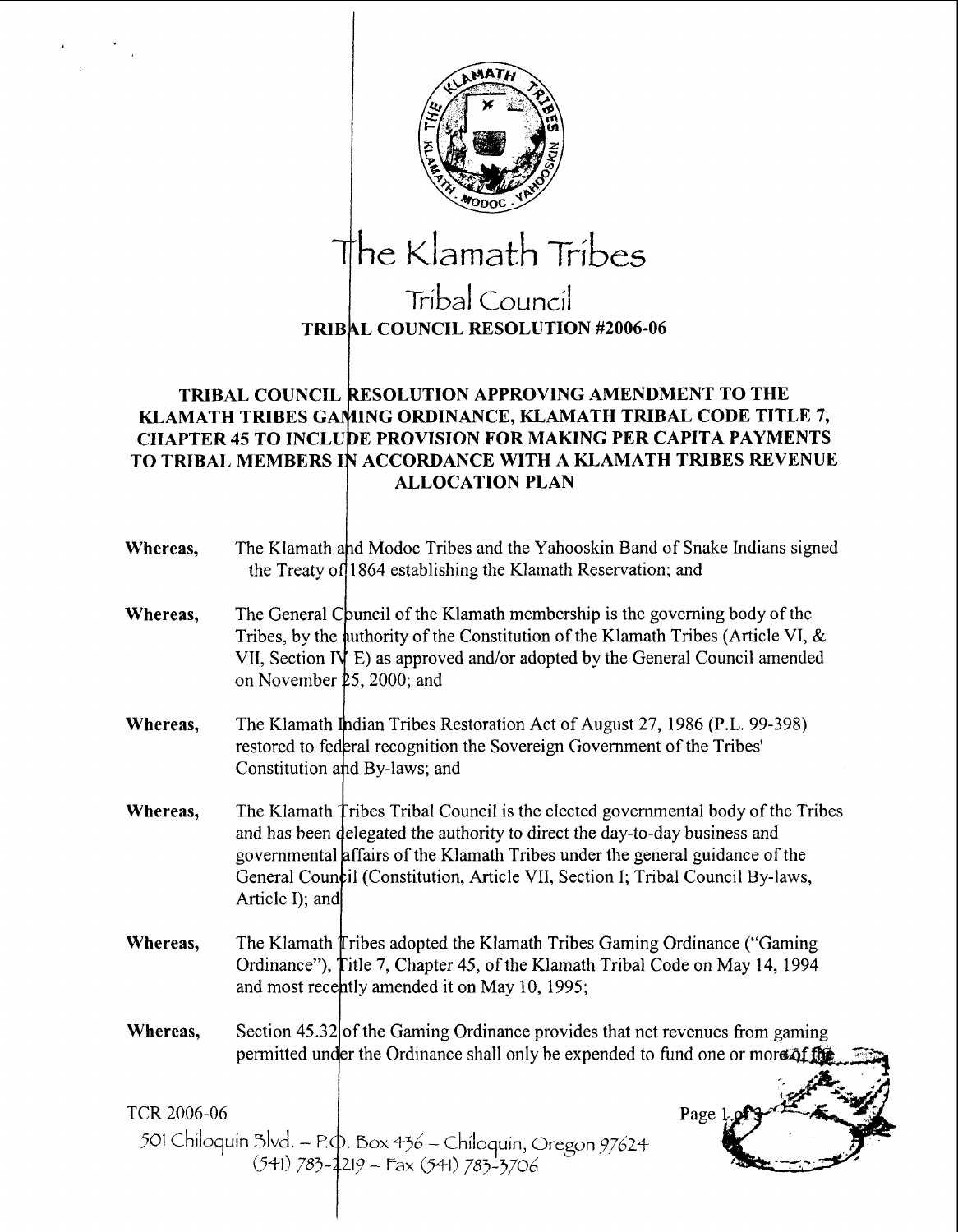following: Tribal government operations or programs, to provide for the general welfare of the Tribes and their members, to promote Tribal economic development, to donate to charitable organizations, or to support operations of local governmental agencies;

- Whereas, The Klamath Tribes has determined, pursuant to popular referendum held on February 13,  $2006$ , that a portion of the excess net gaming revenues from operation of the Kla-Mo-Ya Casino Corporation, after subtracting administration costs, shall be provided to tribal members in the form of individual per capita payments;
- **Whereas,** Based upon the results of the popular referendum, the Klamath Tribes Tribal Council has determined that it is in the best interest of the Klamath Tribes to add language to the Klamath Tribes Gaming Ordinance at Section 45.32 to provide for distribution of a portion of the net revenues to individual tribal members in the form of per capita payments in accordance with a revenue allocation plan submitted to and approved by the Secretary of the Interior;
- Whereas, Section 45.67 bf the Gaming Ordinance provides that amendments to the Gaming Ordinance will be approved by the Executive Committee;
- **Whereas,** The Klamath Tribes governmental body formerly known as the Executive Committee is now known as the "Tribal Council";
- Now therefore be it resolved, The Klamath Tribes Tribal Council hereby approves amendment to section  $45.32$  of the Gaming Ordinance to provide for the distribution of a portion of the het revenues from the Tribes gaming operations in the form of individual per capita payments to tribal members in accordance with a revenue allocation plan submitted to and approved by the Secretary of the Interior, the specific language of amendment to read as follows:
	- **45.32 Use of Net Revenues.**<br>**(a)** Net revenues from
	- Net revenues from gaming permitted under this **b** Ordinance shall be used only for the following purposes on approval by the General Council:
		- **(1) T fund tribal government operations or programs;**
		- **(2) T provide for the general welfare of the Tribes and**  its members;
		- **(3) To romote Tribal economic development;**
		- **(4)** To donate to charitable organizations; or
		- **(5)** To help fund operations of local government agencies.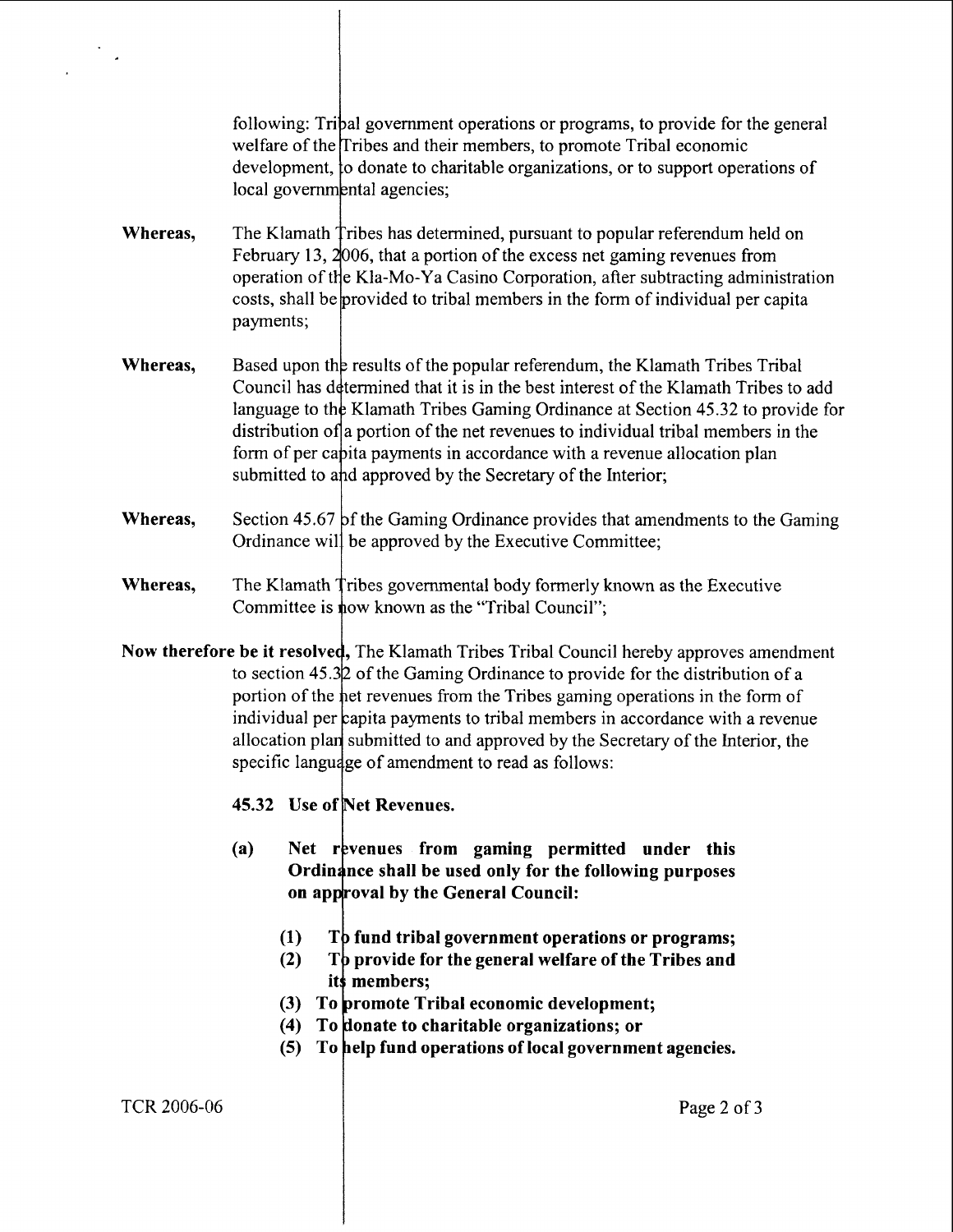(b) If the Tribes elect to make per capita payments to tribal members from revenues derived from its gaming operations, it shall authorize such payments only upon approval of a revenue allocation plan submitted to and approved by the Secretary of the Interior under 25 U.S.C.  $\S 2710(\mathrm{b})\$ 3) and in accordance with the requirements of 25  $^2$ C.F.R. Part 290.

Be it further resolved, That the Chairman of the Klamath Tribes Tribal Council shall promptly submit the amendment to section 45.32 of the Klamath Tribes Gaming Ordinance as set forth herein to the National Indian Gaming Commission for approval.

#### **Certification**

il Chairman and Secretary of the Klamath Tribes, do hereby<br>
uncil meeting held on the  $\frac{33^{n4}}{4}$  day of  $\frac{M_{QRC}}{n}$ ,<br>
ted this resolution by a vote of  $\frac{2}{\pi}$  for,  $\frac{2}{\pi}$  opposed,<br>
and  $\frac{4}{\pi}$  abstentions. uncil meeting held on the  $\frac{33^{\text{rd}}}{4}$  day of  $\frac{M_{QRC}}{6}$ ,<br>ted this resolution by a vote of  $\frac{4}{100}$  for,  $\frac{4}{100}$  opposed, and / abstentions. Allen Foreman Torina Case Chairman **Secretary** The Klamath Tribes The Klamath Tribes